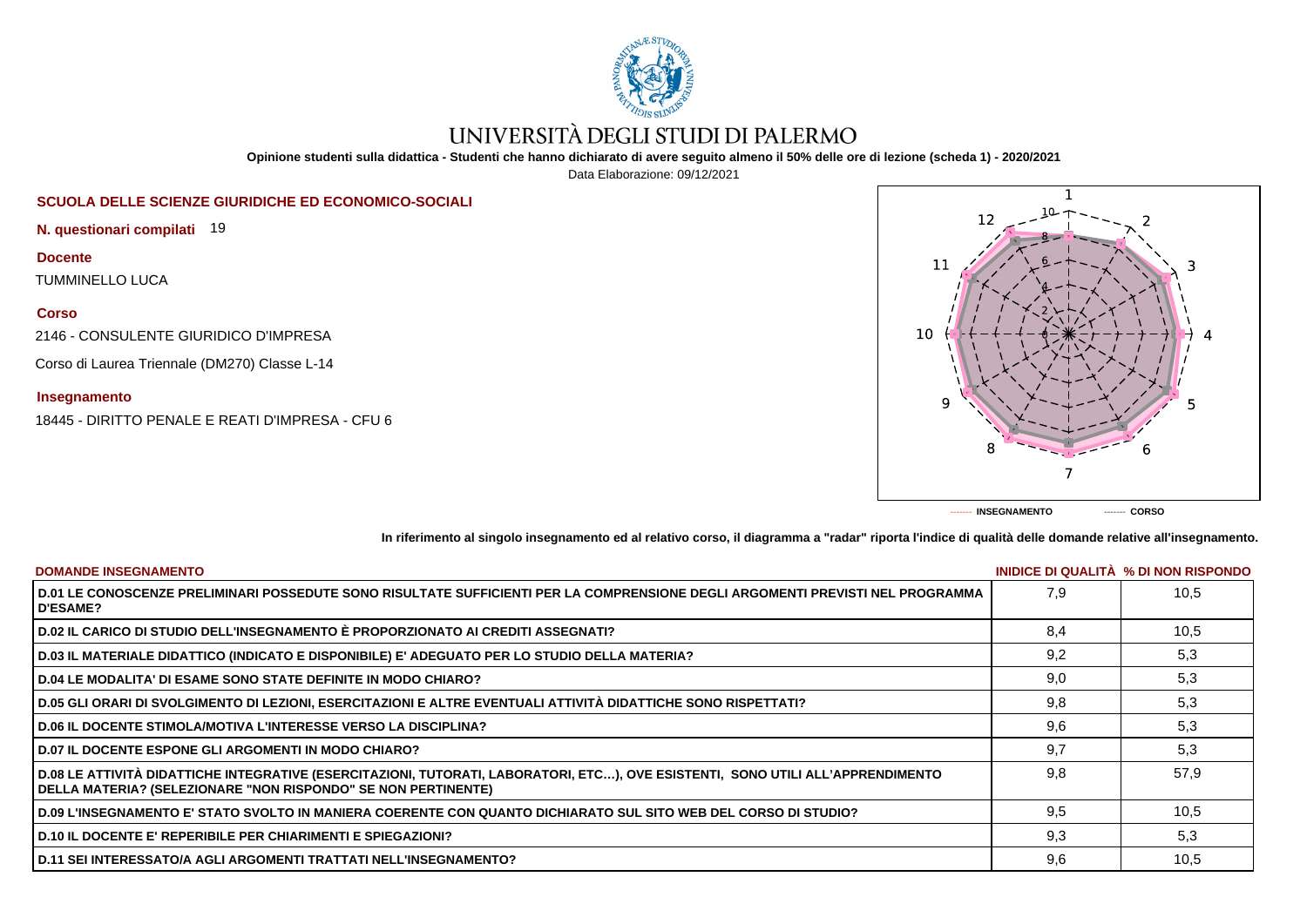**DOMANDE INSEGNAMENTO INIDICE DI QUALITÀ % DI NON RISPONDO**

**D.12 SEI COMPLESSIVAMENTE SODDISFATTO DI COME E' STATO SVOLTO QUESTO INSEGNAMENTO, ANCHE NEL CASO IN CUI QUESTO SIA STATO FRUITO CON MODALITA' A DISTANZA?**

### **INFO STUDENTE E SUGGERIMENTI**

|                                                                                                                                                                    | 1° IN CORSO                                 |                                          | 2° IN CORSO                                | 3° IN CORSO                                                                                                       |                             | 4° IN CORSO         |                                                                                  |     | 5° IN CORSO                                               |                             | 6° IN CORSO                                                                                                                                                                      |                                           |      | <b>FUORI CORSO</b>  |
|--------------------------------------------------------------------------------------------------------------------------------------------------------------------|---------------------------------------------|------------------------------------------|--------------------------------------------|-------------------------------------------------------------------------------------------------------------------|-----------------------------|---------------------|----------------------------------------------------------------------------------|-----|-----------------------------------------------------------|-----------------------------|----------------------------------------------------------------------------------------------------------------------------------------------------------------------------------|-------------------------------------------|------|---------------------|
| <b>D.02 ANNO DI CORSO</b>                                                                                                                                          | 0,0                                         |                                          | 0,0<br>84,2                                |                                                                                                                   |                             | 0,0                 |                                                                                  |     | 0,0                                                       |                             | 0,0                                                                                                                                                                              |                                           | 15,8 |                     |
|                                                                                                                                                                    | <b>LICEO</b><br><b>CLASSICO</b>             | <b>LICEO SOCIO-</b><br><b>PEDAGOGICO</b> | <b>IST. TECNICO</b><br><b>PER GEOMETRI</b> | <b>LICEO</b><br><b>SCIENTIFICO</b>                                                                                |                             | <b>IST. TECNICO</b> |                                                                                  |     | IST.<br><b>COMMERCIALE PROFESSIONALE</b>                  |                             | <b>ALTRI LICEI</b>                                                                                                                                                               | <b>IST. TECNICO</b><br><b>INDUSTRIALE</b> |      | <b>ALTRO</b>        |
| <b>D.01 SCUOLA SECONDARIA DI</b><br><b>PROVENIENZA</b>                                                                                                             | 5,3<br>5,3                                  |                                          | 5,3                                        | 15,8                                                                                                              | 21,1                        |                     |                                                                                  | 5,3 |                                                           | 15,8                        |                                                                                                                                                                                  | 5,3                                       |      | 21,1                |
|                                                                                                                                                                    | <b>IN SEDE</b>                              |                                          |                                            |                                                                                                                   | <b>FUORI SEDE PENDOLARE</b> |                     |                                                                                  |     |                                                           | <b>FUORI SEDE STANZIALE</b> |                                                                                                                                                                                  |                                           |      |                     |
| <b>D.02 RESIDENZA</b>                                                                                                                                              |                                             | 42,1                                     |                                            |                                                                                                                   | 42,1                        |                     |                                                                                  |     |                                                           | 15,8                        |                                                                                                                                                                                  |                                           |      |                     |
|                                                                                                                                                                    | $0 - 30$                                    | $31 - 60$                                | 61-90                                      | $91 - 120$                                                                                                        |                             | 121-150             | 151-180                                                                          |     | 181-210                                                   |                             | 211-240                                                                                                                                                                          | 241-270                                   |      | 271-300             |
| <b>D.03 NUMERO TOTALE DI CREDITI</b><br><b>ACQUISITI ALLA DATA DELLA</b><br><b>RILEVAZIONE</b>                                                                     | 5,3                                         | 0,0                                      | 5,3                                        | 21,1                                                                                                              |                             | 42,1                | 21,1                                                                             |     | 0,0                                                       |                             | 0,0                                                                                                                                                                              | 0,0                                       |      | 5,3                 |
|                                                                                                                                                                    | <b>ESCLUSIVAMENTE IN</b><br><b>PRESENZA</b> |                                          |                                            | SIMULTANEAMENTE IN<br>PRESENZA O IN MODALITÀ<br><b>BLENDED (IN PARTE A</b><br><b>DISTANZA)</b>                    |                             | <b>DISTANZA,</b>    | <b>ESCLUSIVAMENTE A</b><br><b>PREVALENTEMENTE IN</b><br><b>MODALITÀ SINCRONA</b> |     |                                                           | <b>DISTANZA.</b>            | <b>ESCLUSIVAMENTE A</b><br>PREVALENTEMENTE IN<br><b>MODALITÀ ASINCRONA (CON</b><br>PUBBLICAZIONE DI LEZIONI<br><b>REGISTRATE ED EVENTUALI</b><br><b>INCONTRI CON IL DOCENTE)</b> |                                           |      | <b>NON RISPONDO</b> |
| <b>D.13 L'INSEGNAMENTO È STATO</b><br><b>EROGATO DAL DOCENTE</b>                                                                                                   | 0,0                                         |                                          |                                            | 0,0                                                                                                               |                             | 73,7                |                                                                                  |     |                                                           | 5,3                         |                                                                                                                                                                                  |                                           | 21,1 |                     |
|                                                                                                                                                                    | <b>INTERAMENTE IN PRESENZA</b>              |                                          |                                            | <b>PREVALENTEMENTE IN</b><br>PRESENZA (PER OLTRE IL 75% E PARZIALMENTE A DISTANZA<br><b>DEL MONTE ORE TOTALE)</b> |                             |                     | (CIRCA IL 50% DELLE ORE PER<br><b>CIASCUNA MODALITÀ)</b>                         |     | <b>PARZIALMENTE IN PRESENZA ESCLUSIVAMENTE A DISTANZA</b> |                             |                                                                                                                                                                                  |                                           |      | <b>NON RISPONDO</b> |
| <b>D.14 IN CASO DI DIDATTICA</b><br><b>"BLENDED" O DI LEZIONI RESE</b><br>DISPONIBILI IN PIATTAFORMA, HAI<br><b>SCELTO DI FREQUENTARE</b><br><b>L'INSEGNAMENTO</b> | 0,0                                         |                                          |                                            | 0,0                                                                                                               |                             | 0,0                 |                                                                                  |     |                                                           | 36,8                        |                                                                                                                                                                                  |                                           | 63,2 |                     |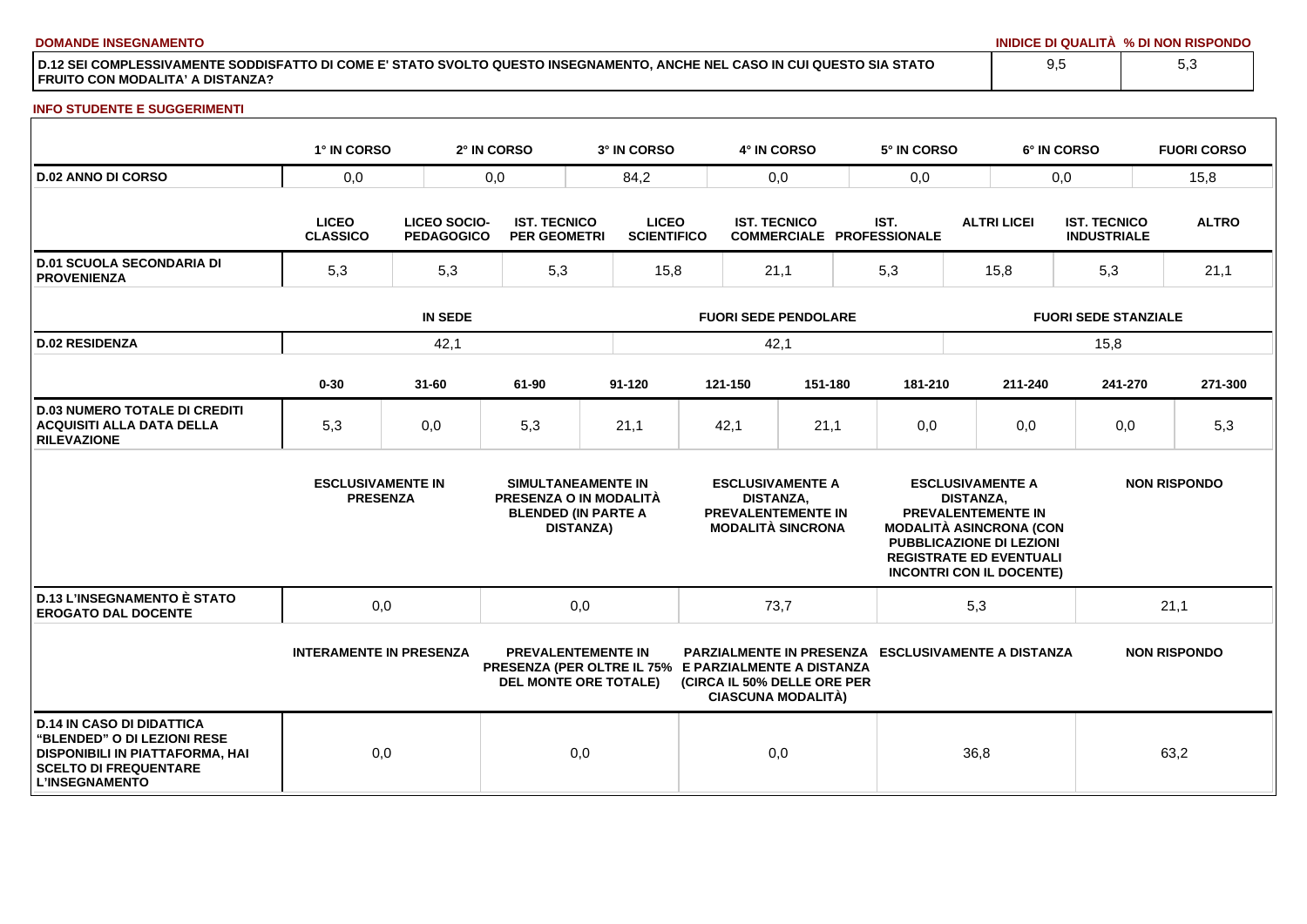|                                                                                                                                                                                                             |                                                                                                                                                                                                                   | SÌ               |            | <b>NO</b>                                                                                                       |                                                                               |                                                                  |  |                                                                                | <b>SOLO IN PARTE</b>                                        |                                                                                 |              |                     |      | <b>NON RISPONDO</b> |                               |  |      |  |  |
|-------------------------------------------------------------------------------------------------------------------------------------------------------------------------------------------------------------|-------------------------------------------------------------------------------------------------------------------------------------------------------------------------------------------------------------------|------------------|------------|-----------------------------------------------------------------------------------------------------------------|-------------------------------------------------------------------------------|------------------------------------------------------------------|--|--------------------------------------------------------------------------------|-------------------------------------------------------------|---------------------------------------------------------------------------------|--------------|---------------------|------|---------------------|-------------------------------|--|------|--|--|
| <b>D.15 INDIPENDENTEMENTE DALLA</b><br><b>MODALITÀ DI EROGAZIONE</b><br>DELL'INSEGNAMENTO, IL DOCENTE<br>HA RESO DISPONIBILI LE SUE LEZIONI<br><b>REGISTRATE SU PIATTAFORMA?</b>                            | 89,5                                                                                                                                                                                                              |                  |            |                                                                                                                 | 0,0                                                                           |                                                                  |  |                                                                                | 0,0                                                         |                                                                                 |              |                     | 10,5 |                     |                               |  |      |  |  |
|                                                                                                                                                                                                             | <b>TRAMITE</b><br><b>TRAMITE</b><br><b>RICEVIMENTO SU</b><br><b>APPUNTAMENTI A</b><br><b>RICHIESTA SU</b><br>PIATTAFORMA,<br><b>NEGLI ORARI</b><br><b>PIATTAFORMA</b><br><b>PREDEFINITI DAL</b><br><b>DOCENTE</b> |                  |            | <b>TRAMITE EMAIL</b>                                                                                            |                                                                               | <b>TRAMITE CHAT O</b><br>PER TELEFONO, SU<br><b>APPUNTAMENTO</b> |  |                                                                                | DURANTE LE LEZIONI DURANTE LE LEZIONI<br><b>IN PRESENZA</b> |                                                                                 | A DISTANZA   |                     |      | <b>NON RISPONDO</b> |                               |  |      |  |  |
| D.16 CON QUALI MODALITÀ HAI<br><b>INTERAGITO PREVALENTEMENTE CON</b><br>IL DOCENTE DURANTE LA FASE DI<br><b>SVOLGIMENTO DELL'INSEGNAMENTO?</b>                                                              | 5,3                                                                                                                                                                                                               |                  | 0,0<br>5,3 |                                                                                                                 |                                                                               | 0,0                                                              |  |                                                                                | 15,8                                                        |                                                                                 | 42,1         |                     | 31,6 |                     |                               |  |      |  |  |
|                                                                                                                                                                                                             | $\mathbf{1}$                                                                                                                                                                                                      | $\overline{2}$   |            | 3                                                                                                               | 4                                                                             | 5                                                                |  | 6                                                                              | $\overline{7}$                                              |                                                                                 | 8            | 9                   |      | 10                  | <b>NON</b><br><b>RISPONDO</b> |  |      |  |  |
| D.17 IL DOCENTE TI E SEMBRATO A<br><b>SUO AGIO NELLA GESTIONE DELLA</b><br><b>DIDATTICA A DISTANZA?</b>                                                                                                     | 5,3                                                                                                                                                                                                               | 0,0              |            | 0,0                                                                                                             | 0,0                                                                           | 0,0                                                              |  | 0,0                                                                            | 21,1                                                        | 15,8                                                                            |              | 31,6                |      | 15,8                | 10,5                          |  |      |  |  |
|                                                                                                                                                                                                             | <b>NELLA STESSA CITTÀ SEDE</b>                                                                                                                                                                                    | <b>DEL CORSO</b> |            |                                                                                                                 | IN UN'ALTRA CITTÀ/PAESE,<br><b>ENTRO 50 KM DALLA SEDE</b><br><b>DEL CORSO</b> |                                                                  |  | IN UN'ALTRA CITTÀ/PAESE, A<br>PIÙ DI 50 KM DALLA SEDE DEL<br><b>CORSO</b>      |                                                             | IN UN ALTRO PAESE UE O<br><b>EXTRA UE</b>                                       |              |                     |      | <b>NON RISPONDO</b> |                               |  |      |  |  |
| <b>D.18 NEL PERIODO DI FREQUENZA</b><br><b>DELL'INSEGNAMENTO HAI ABITATO</b><br><b>PREVALENTEMENTE:</b>                                                                                                     |                                                                                                                                                                                                                   | 26,3             |            |                                                                                                                 | 21,1                                                                          |                                                                  |  | 26,3                                                                           |                                                             | 0,0                                                                             |              | 26,3                |      |                     |                               |  |      |  |  |
|                                                                                                                                                                                                             | <b>UNO SPAZIO PRIVATO</b>                                                                                                                                                                                         |                  |            | SI, HO AVUTO A DISPOSIZIONE SI, HO AVUTO A DISPOSIZIONE SI, HO AVUTO A DISPOSIZIONE<br>UNO SPAZIO CONDIVISO CON | <b>ORARI A ROTAZIONE</b>                                                      |                                                                  |  | <b>UNO SPAZIO CONDIVISO E</b><br><b>CON SOVRAPPOSIZIONE DI</b><br><b>ORARI</b> |                                                             | <b>NO, NON HO AVUTO A</b><br><b>DISPOSIZIONE UNO SPAZIO</b><br><b>SPECIFICO</b> |              | <b>NON RISPONDO</b> |      |                     |                               |  |      |  |  |
| <b>D.19 NELL'ALLOGGIO IN CUI HAI</b><br><b>ABITATO HAI AVUTO A DISPOSIZIONE</b><br>UNO SPAZIO NEL QUALE POTERE<br>SVOLGERE EVENTUALI ATTIVITÀ DI<br>STUDIO A DISTANZA (LEZIONI,<br>COLLOQUI CON DOCENTI, )? |                                                                                                                                                                                                                   | 31,6             |            |                                                                                                                 | 15,8                                                                          |                                                                  |  |                                                                                | 5,3                                                         |                                                                                 | 0,0          |                     |      |                     |                               |  | 47,4 |  |  |
|                                                                                                                                                                                                             |                                                                                                                                                                                                                   | <b>PC</b>        |            |                                                                                                                 | <b>TABLET</b>                                                                 |                                                                  |  | <b>SMARTPHONE</b>                                                              |                                                             |                                                                                 | <b>ALTRO</b> |                     |      | <b>NON RISPONDO</b> |                               |  |      |  |  |
| <b>D.20 DURANTE LA FREQUENZA</b><br><b>DELL'INSEGNAMENTO QUALE</b><br>STRUMENTAZIONE HAI UTILIZZATO IN<br><b>CASA PIÙ FREQUENTEMENTE?</b>                                                                   |                                                                                                                                                                                                                   | 57,9             |            |                                                                                                                 | 10,5                                                                          |                                                                  |  | 0,0                                                                            |                                                             | 0,0                                                                             |              | 31,6                |      |                     |                               |  |      |  |  |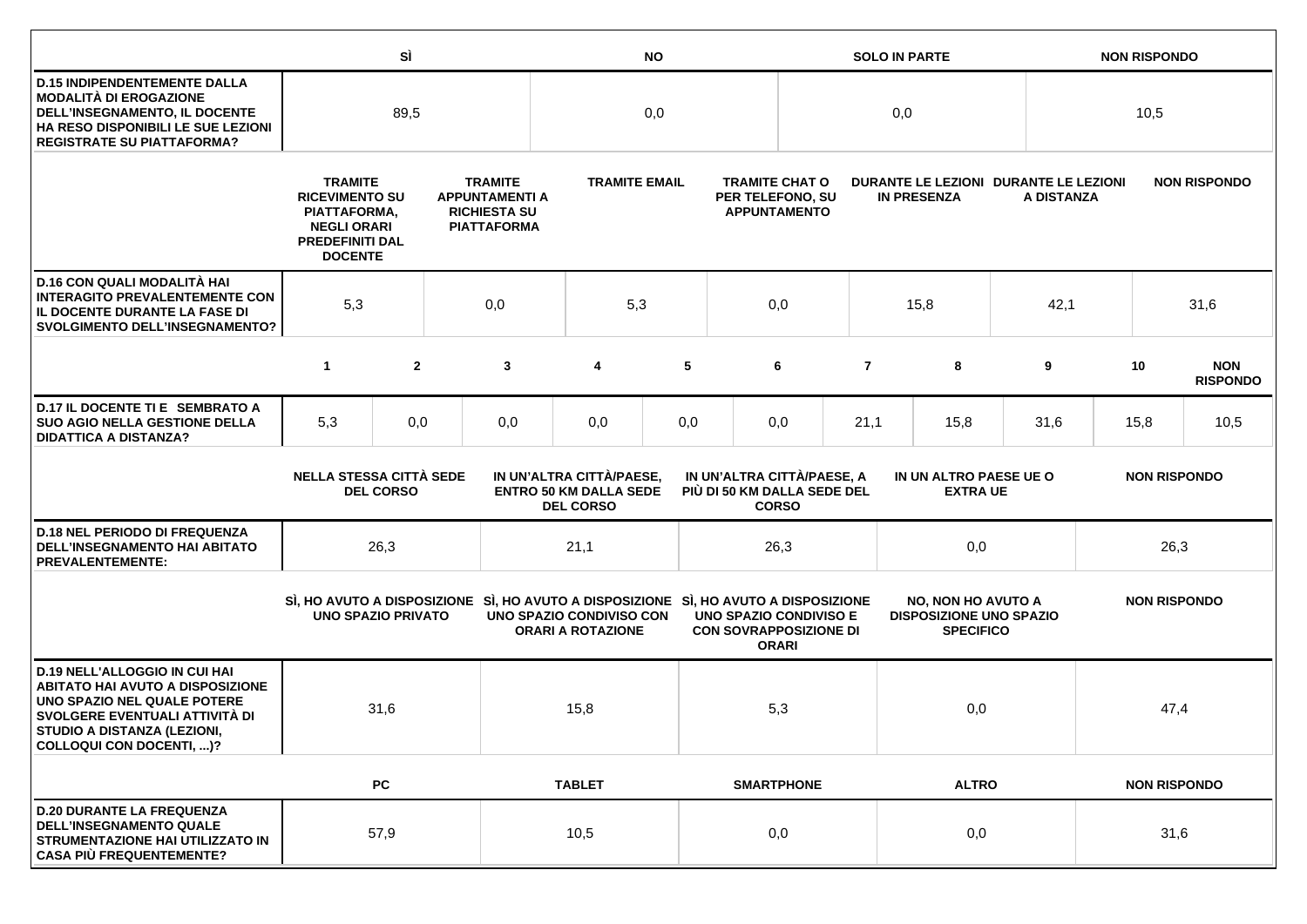|                                                                                                                                                                                                                                                                                    |             | AD USO ESCLUSIVAMENTE<br><b>PERSONALE</b> |              | AD USO CONDIVISO, CON<br><b>ORARI A ROTAZIONE</b> | AD USO CONDIVISO, CON<br>SOVRAPPOSIZIONE DI ORARI |           |                | <b>NON HO AVUTO A</b><br><b>DISPOSIZIONE IN CASA</b><br><b>ALCUNO STRUMENTO</b> |                     | <b>NON RISPONDO</b> |                     |                               |  |  |  |
|------------------------------------------------------------------------------------------------------------------------------------------------------------------------------------------------------------------------------------------------------------------------------------|-------------|-------------------------------------------|--------------|---------------------------------------------------|---------------------------------------------------|-----------|----------------|---------------------------------------------------------------------------------|---------------------|---------------------|---------------------|-------------------------------|--|--|--|
| <b>D.21 CON QUALE MODALITÀ DI</b><br>UTILIZZO HAI AVUTO A DISPOSIZIONE<br>IN CASA UN PC/TABLET?                                                                                                                                                                                    | 36,8        |                                           |              | 21,1                                              | 0,0                                               |           |                |                                                                                 |                     |                     |                     | 42,1                          |  |  |  |
|                                                                                                                                                                                                                                                                                    | $\mathbf 1$ | $\mathbf{2}$                              | $\mathbf{3}$ | 4                                                 | 5                                                 | 6         | $\overline{7}$ |                                                                                 | 8                   | 9                   | 10                  | <b>NON</b><br><b>RISPONDO</b> |  |  |  |
| <b>D.22 LE APPARECCHIATURE</b><br>(COMPUTER, TABLET, TELEFONINO) E<br>LA CONNESSIONE INTERNET A TUA<br><b>DISPOSIZIONE TI HANNO PERMESSO</b><br>DI FRUIRE IN MODO SODDISFACENTE<br>(AUDIO, VIDEO, INTERATTIVITÀ) DELLE<br>ATTIVITÀ DELL'INSEGNAMENTO<br><b>EROGATE A DISTANZA?</b> | 0,0         | 0,0                                       | 0,0          | 0,0                                               | 5,3                                               | 10,5      | 5,3            |                                                                                 | 31,6                | 21,1                | 0,0                 | 26,3                          |  |  |  |
|                                                                                                                                                                                                                                                                                    |             | SI<br><b>NO</b>                           |              |                                                   |                                                   |           |                |                                                                                 | <b>NON RISPONDO</b> |                     |                     |                               |  |  |  |
| <b>D.23 SUGGERISCI DI ALLEGGERIRE IL</b><br><b>CARICO DIDATTICO COMPLESSIVO</b>                                                                                                                                                                                                    |             | 36,8<br>26,3                              |              |                                                   |                                                   |           |                |                                                                                 | 36,8                |                     |                     |                               |  |  |  |
|                                                                                                                                                                                                                                                                                    |             | SI<br><b>NO</b>                           |              |                                                   |                                                   |           |                |                                                                                 | <b>NON RISPONDO</b> |                     |                     |                               |  |  |  |
| <b>D.24 SUGGERISCI DI AUMENTARE</b><br>L'ATTIVITA' DI SUPPORTO DIDATTICO                                                                                                                                                                                                           |             | 5,3                                       |              |                                                   | 52,6                                              |           |                |                                                                                 |                     | 42,1                |                     |                               |  |  |  |
|                                                                                                                                                                                                                                                                                    |             | <b>SI</b>                                 |              | <b>NO</b>                                         |                                                   |           |                |                                                                                 |                     | <b>NON RISPONDO</b> |                     |                               |  |  |  |
| <b>D.25 SUGGERISCI DI FORNIRE PIU'</b><br><b>CONOSCENZE DI BASE</b>                                                                                                                                                                                                                |             | 15,8                                      |              |                                                   | 42,1                                              |           |                |                                                                                 |                     | 42,1                |                     |                               |  |  |  |
|                                                                                                                                                                                                                                                                                    |             | SI                                        |              |                                                   | <b>NO</b>                                         |           |                |                                                                                 |                     |                     | <b>NON RISPONDO</b> |                               |  |  |  |
| <b>D.26 SUGGERISCI DI ELIMINARE DAL</b><br>PROGRAMMA ARGOMENTI GIA'<br>TRATTATI IN ALTRI INSEGNAMENTI                                                                                                                                                                              |             |                                           | 10,5<br>47,4 |                                                   |                                                   |           |                |                                                                                 | 42,1                |                     |                     |                               |  |  |  |
|                                                                                                                                                                                                                                                                                    |             | SI                                        |              |                                                   |                                                   | <b>NO</b> |                |                                                                                 |                     |                     | <b>NON RISPONDO</b> |                               |  |  |  |
| <b>D.27 SUGGERISCI DI MIGLIORARE IL</b><br><b>COORDINAMENTO CON ALTRI</b><br><b>INSEGNAMENTI</b>                                                                                                                                                                                   |             | 15,8                                      |              |                                                   | 47,4                                              |           |                |                                                                                 |                     | 36,8                |                     |                               |  |  |  |
|                                                                                                                                                                                                                                                                                    |             | SI                                        |              |                                                   |                                                   | <b>NO</b> |                |                                                                                 |                     |                     | <b>NON RISPONDO</b> |                               |  |  |  |
| <b>D.28 SUGGERISCI DI MIGLIORARE LA</b><br><b>QUALITA' DEL MATERIALE DIDATTICO</b>                                                                                                                                                                                                 |             | 21,1                                      |              |                                                   | 47,4                                              |           |                |                                                                                 |                     | 31,6                |                     |                               |  |  |  |